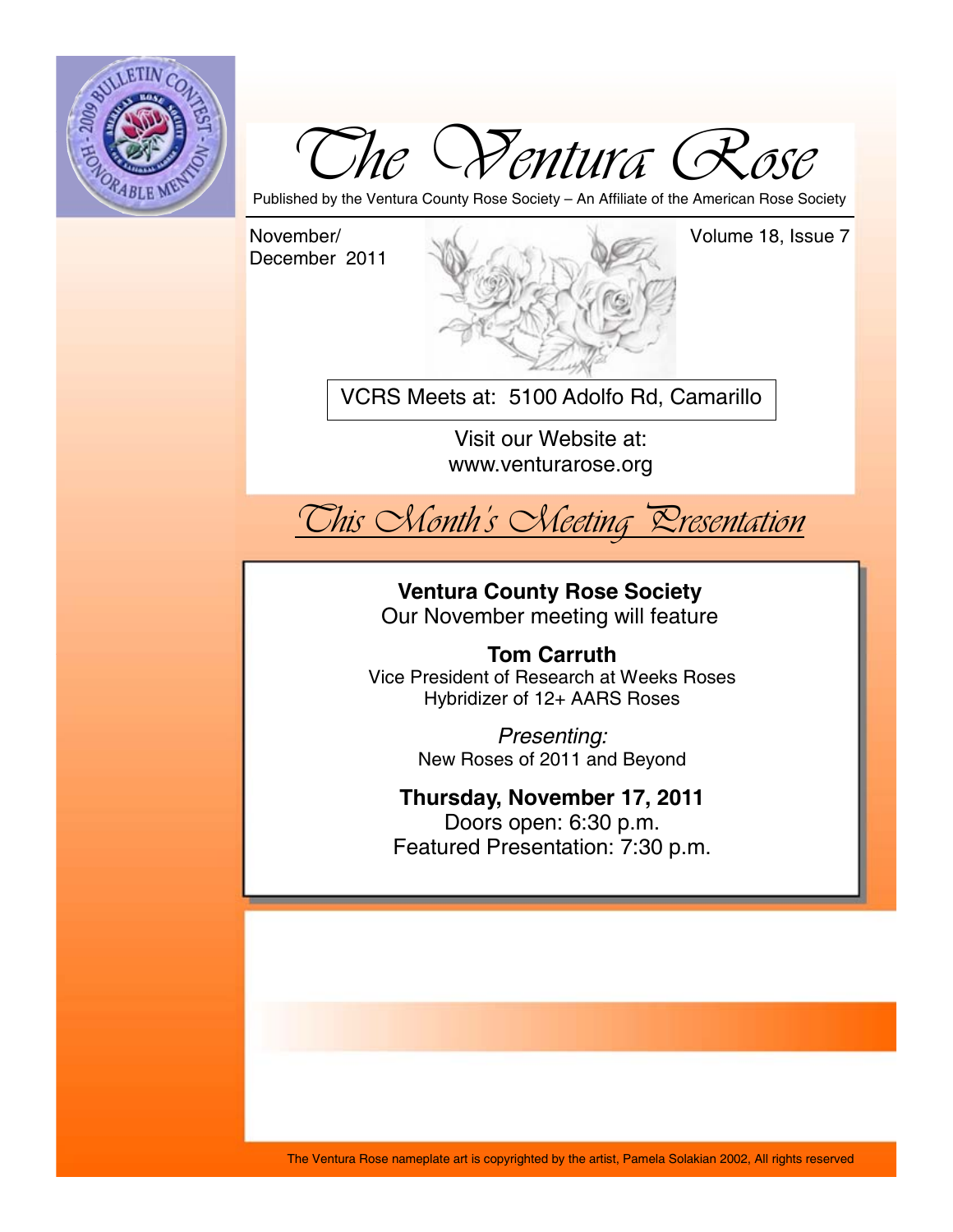

Volume 18, Issue 7 Ventura County Rose Society www.venturarose.org

# *Board Members*

**President:**

Jim Delahanty jjjzdelahanty@earthlink.net 818.458.1510 (texts only)

|                                                     | <b>Vice-President:</b>                                                         | <b>Secretary:</b>                                       | <b>Treasurer:</b><br>Earl Holst<br>ebholst@adelphia.net<br>818.889.5873 |                                |
|-----------------------------------------------------|--------------------------------------------------------------------------------|---------------------------------------------------------|-------------------------------------------------------------------------|--------------------------------|
|                                                     | Jane Delahanty<br>jzdelahanty@sbcglobal.net<br>818.789.4821                    | Roz Thebaud<br>THEBSK82IT@aol.com<br>805.520.1377       |                                                                         |                                |
|                                                     |                                                                                | <b>Members at Large:</b>                                |                                                                         |                                |
| Dr. Ken Kerr<br>$JMB$ lazon@aol.com<br>805.484.4140 | Dawn-Marie Johnson<br>$dawn\text{-}marie03@$<br>dslextreme.com<br>805.523.9003 | Janet Sklar<br>janetsklar@sbcglobal.net<br>818.993.6622 | Nell August<br>anaug@verizon.net                                        | Kathy Ayers<br>khayers@aol.com |

# *Committee Chairs*

|                                                     | <b>Newsletter Production: Roses in Review Chair:</b>     | <b>Newsletter Publisher:</b>                                | <b>Webmistress:</b>                                           | <b>Publicity Chair:</b>                                                   |  |
|-----------------------------------------------------|----------------------------------------------------------|-------------------------------------------------------------|---------------------------------------------------------------|---------------------------------------------------------------------------|--|
| Paddy Ruzella<br>paddy@cipcug.org<br>805.648.7450   | Earl Holst<br>ebholst@adelphia.net<br>818.889.5873       | <b>Patrick Delahanty</b>                                    | Penni Tyler<br>atj.dals@verizon.net                           | Janet Sklar<br>janetsklar@sbcglobal.net<br>818.993.6622                   |  |
| <b>Raffle Chair:</b>                                | <b>Stagecoach Inn</b><br><b>Rose Garden:</b>             | Librarian:                                                  | <b>Little Rose Shows:</b>                                     | <b>Consulting</b><br><b>Rosarians Chair:</b>                              |  |
| Cindy Mastro<br>cindyzroses@msn.com<br>805-484-0068 | Kathy Ayers<br>Khayers@aol.com<br><b>Sue Rosecrans</b>   | <b>Nell August</b><br>anaug@verizon.net                     | Sue Diller<br>805.648.7322<br><b>Bud Jones</b>                | Dawn-Marie Johnson<br>dawn-marie $03@$<br>dslextreme.com                  |  |
| Jane Delahanty                                      | Rosecranss@verizon.net                                   |                                                             | Budjones96@aol.com                                            | 805.523.9003                                                              |  |
| <b>Hospitality:</b>                                 | <b>Audit Chair:</b>                                      | <b>Membership Chair,</b><br><b>District &amp; National:</b> | <b>Membership Chair,</b><br>Local:                            | <b>Online Information</b><br><b>Chair:</b>                                |  |
| Paddy Ruzella<br>paddy@cipcug.org<br>805.648.7450   | <b>Bud Jones</b><br>budjones96@aol.com                   | Janet Sklar<br>janetsklar@sbcglobal.net<br>818.993.6622     | <b>Connie Estes</b><br>ladyrose4385@yahoo.com<br>805.525.3834 | Jim Delahanty<br>jjjzdelahanty@earthlink.net<br>818.458.1510 (texts only) |  |
|                                                     | <b>Program</b><br><b>Chairs:</b>                         | <b>Garden Tour Chairs:</b>                                  | <b>Sunshine Chair:</b>                                        | <b>Newsletter Editor:</b>                                                 |  |
| Brenda Freeman<br>brendafreeman@                    | Roz Thebaud<br>Janet Sklar<br>THEBSK82IT@<br>janetsklar@ | Elda Bielanski<br>elda@lavidaloca.us                        | <b>Nell August</b><br>anaug@verizon.net                       | Jim Delahanty<br>jjjzdelahanty@earthlink.net<br>818.458.1510 (texts only) |  |
| mac.com<br>∩                                        | sbcglobal.net<br>aol.com<br>805.520.1377<br>818.993.6622 | Karen Fitzpatrick<br>Fitzlines@aol.com                      |                                                               |                                                                           |  |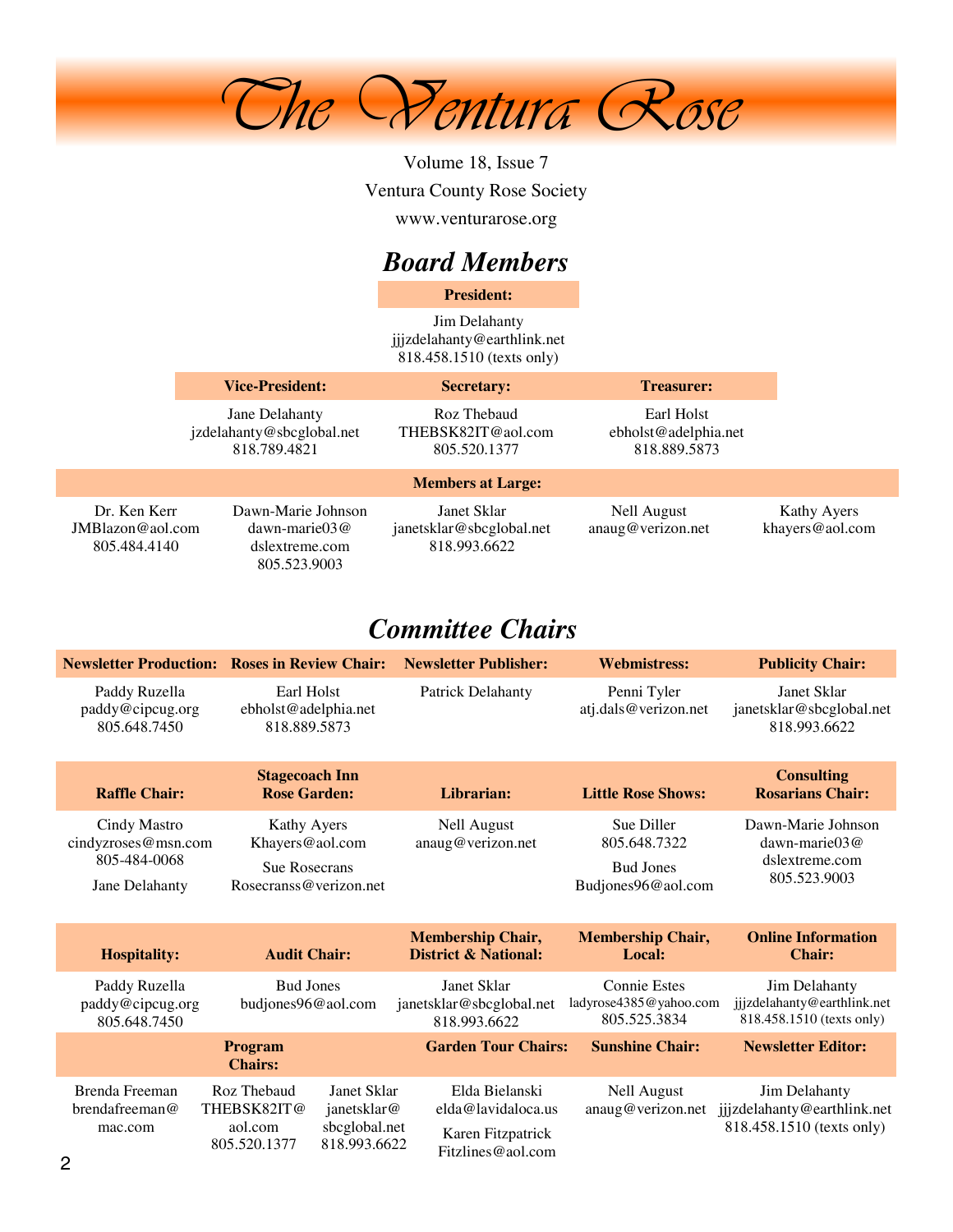



*Tom Carruth Photo Credit: Gene Sasse* 

Tom Carruth is a plant 'freak' whose obsession blossomed as a child, despite growing up in the Texas panhandle. His passion became a profession after he received a Bachelors in Horticulture (1974) and a Masters in Plant Breeding (1976) from Texas A & M University. Regardless of the advice given by his most inspiring professor, Dr. J. C. Raulston, Tom pursued his dream to become a rose breeder. Since 1975, he's worked in the rose industry in California with the late Bill Warriner of Jackson & Perkins Co. and Jack Christensen of the former Armstrong's Nursery. Since 1988, he has been in charge of the rose hybridizing effort as Director of Research & Marketing at Weeks Roses.

The broad goal of Tom's breeding is to make the rose a contender with all plants, rather than a fussy queen of the garden. His introductions stress disease resistance, fragrance, floriferousness, novelty & attractive habit. 'Julia Child' serves as a prime example, achieving a very rare world-wide introduction. The velvety deep purple 'Ebb Tide' was the first of a real color breakthrough. Tom is the inventor of over 75 plant patents and he has also accumulated 11 AARS Award Winners in just 14 years.

Weeks' AARS Award Winners to emerge from Tom's hybridizing work include: the 2011 Winner, 'Dick Clark', which he co-hybridized with assistant Christian Bédard; Cinco de Mayo (2009), 'Strike It Rich (2007); 'Julia Child (2006); 'Wild Blue Yonder' (2006); 'About Face' (2005); 'Memorial Day' (2004); 'Hot Cocoa' (2003); 'Betty Boop' (1999); 'Fourth of July' (1999) and 'Scentimental' (1997).



*'Peach Fuzz,' a cross of 'Fairy Moss' x 'New Year.' An early Tom Carruth miniature introduction (1990) Photo Credit: Pamela Hubbard* 

Tom has over 100 introductions to his credit with numerous national & international awards. Some of the other 'stars' from Tom's work includes…'Home Run,' Pink Home Run (cohybridized with Christian Bédard), 'Ebb Tide,', 'Ch-Ching!' (co-hybridized with Christian Bédard), 'Marilyn Monroe,' 'Moonstone,' 'George Burns,' 'Neptune,' 'Chihuly,' 'Topsy Turvy,' 'Candy Land,' 'Purple Splash,' & 'Ruby Ruby.'

Tom wears many hats at Weeks. He writes all the descriptive copy for their catalog, oversees the catalog design & printing and directs the photography, marketing & website.

(Biography adapted from the Weeks Roses website as of August, 2011)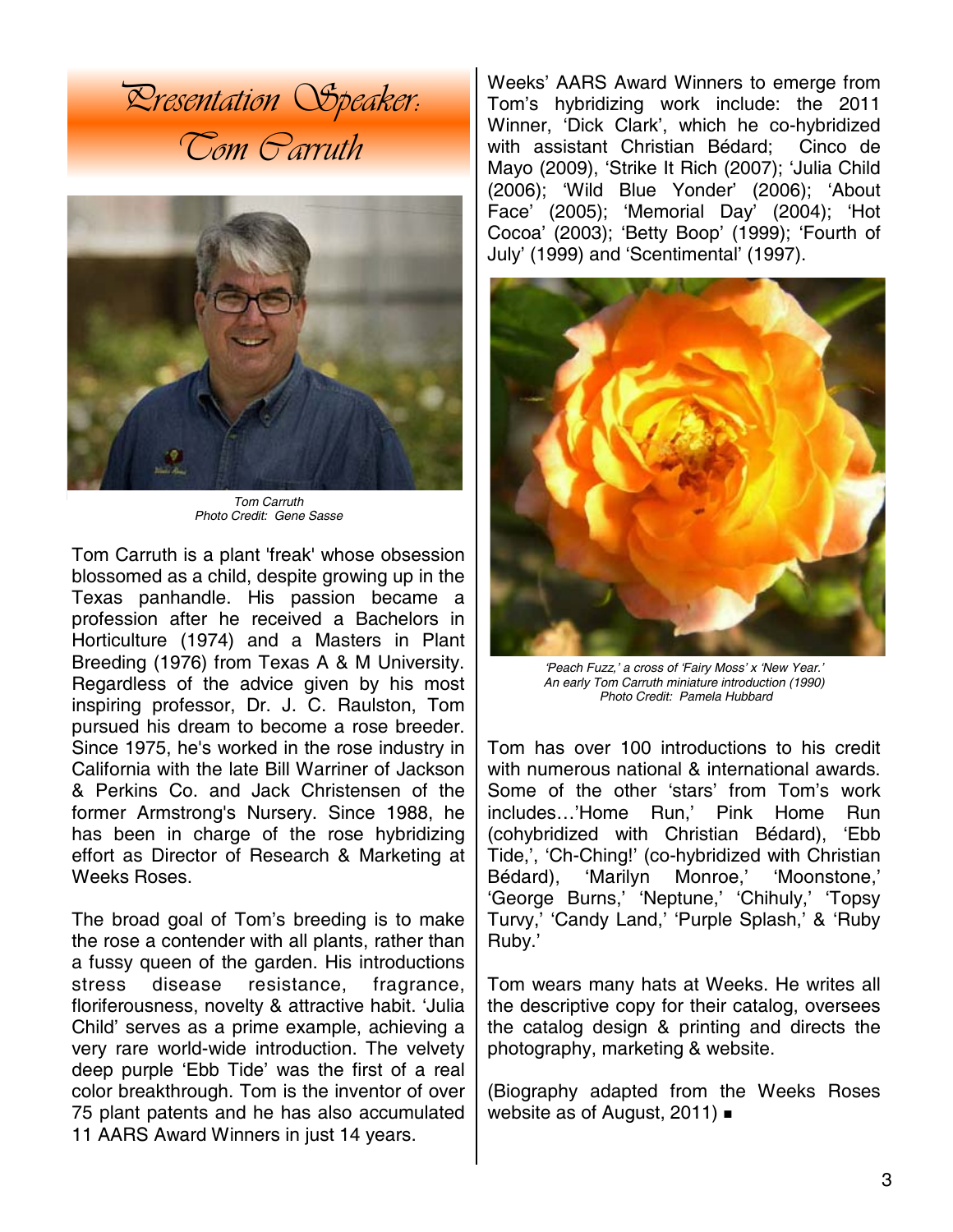

## Ingrid Wapelhorst

It's hard to believe that as of November 15, 2011, Jim and I will have lived in our beautiful new home in Shady Cove, Oregon for a whole year. The move has been a wonderful new adventure in many ways but not without setbacks. The roses were the ones to suffer, unfortunately.

In our preliminary move to Southern Oregon in November 2010, we brought enough creature comforts for the winter and over 70 small roses and other potted plants which needed attention and couldn't be left behind. The rainy season had started in Southern Oregon and temperatures were dropping down to 20 degrees at night. The purchase of an inexpensive greenhouse on sale at a local farm supply outlet became the new home and apparent salvation for the potted plants; the greenhouse also provided protection from the deer which frequent our yard several times a day. The roses thrived over the winter.



*Ingrid Wapelhorst's emergency greenhouse. Photo Credit: Ingrid Wapelhorst* 

Four months later in early March of this year we returned to Southern California to put our house on the market and move our remaining belongings north to our new home, including all the roses we could dig up and fit into the moving van (the eventual buyer advised us he had no interest in roses and "to take them all.") While many roses were dug up and taken home by local rose friends, about 100 or so roses and other plants--some of them very large and over 12 years old--were potted up in one day mostly in 5-gallon pots and loaded on the moving van at the end of March.

So why was this a *hope*, skip and a jump? The hopes and aspirations I had of growing all of the roses I'd salvaged from my Thousand Oaks garden in Oregon fizzled over the coming months. Despite the relatively short distance, a mere 700 miles north and only a matter of inches on the map, from Climate Zone 9b to 8a in a drier region of Oregon, the challenges the roses now faced were significant. The roses were enclosed in our dog run to protect them from the deer and most fared well at first, although a few died immediately having stressed out from being dug up and moved. Eventually many of them appeared to come down with blackspot, botrytis (canes dying back from the top), and possibly downy mildew (canes turning black from the soil up). Based on the symptoms, Kim Rupert suggested I investigate both fungus problems; my findings thus far, indicate that the latter were two of the problems. Canes were constantly cut back, some to the bud union as I began to use disinfectant on the pruners between cuts on a regular basis, finally resorting once to a copper fungicide spray. Apparently the controls were too little too late for a number of the roses. Waterlogging was another problem after the unusually wet spring, but some repotted roses recovered and some are sending up new basal shoots.

As for the roses in the greenhouse, all were overwhelmed with blackspot and aphids when we returned to Oregon in March. A Safer brand fungicide and hand squishing the aphids helped a little. The humidity in the greenhouse continued despite leaving the vents and doors open most of the time, but some of the young plants continued to suffer; the outside temperature, the continuing rain, and the deer kept them inside the greenhouse.

*(Continued on page 5)*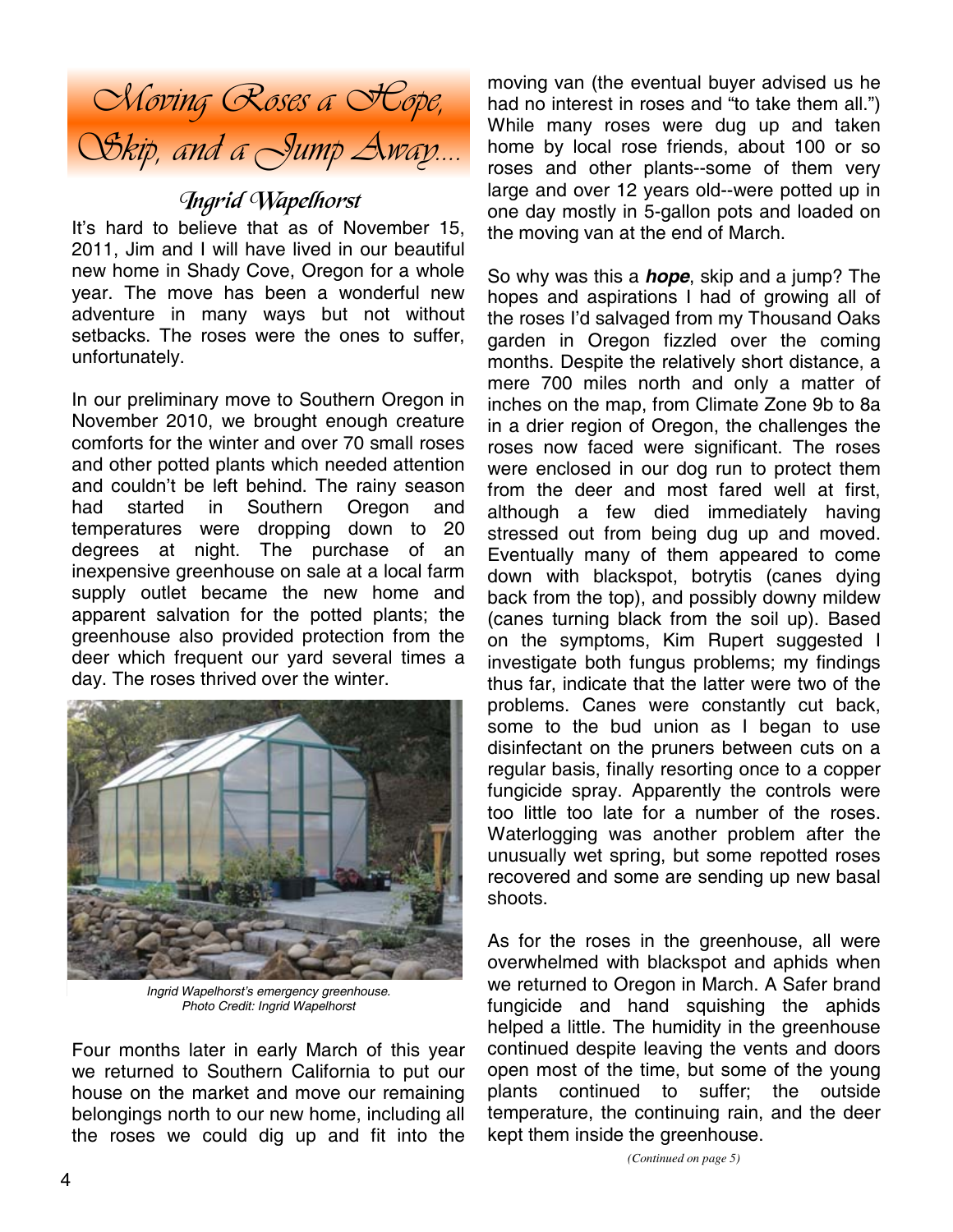Starting in May, curculios, cucumber beetles, and aphids were making themselves at home on the outside roses, and rose slugs were added to the mix in July, all of which required several trips through the roses daily to remove the critters and disbudding many of them on a regular basis. Spider mites hit the greenhouse in early summer and continued despite jets of water and Safer insecticide spray for a month or more.

When the temperatures were warm enough at night to bring the plants outside, the deer soon found them, and they were returned to the greenhouse. Cane borers started to invade the big canes of most of the outside roses during the summer, doing major damage in one day. In September "webworms" (a moth prevalent during rainy years which forms a tent on trees and bushes and whose baby caterpillars eat the host plant's leaves) found the rose canes and leaves to their liking. In September the grasshoppers arrived.

After months of delays in getting approval for river irrigation rights and to install our deer fencing around the rose garden (being so close to the river, we're subject to local ordinances and FEMA regulations for all construction, even fencing), the fencing was installed by early August, irrigation pipes were laid from the river up to the garden area, and the trenching started for the rose beds, a slow process in our very rocky soil. As of this writing in early October, nearly 150 roses have been settled into the ground in a mixture of garden soil (sifted of rocks a shovelful at a time), soil amendment and horse manure. The survivors appear much happier in their new home.

#### **LESSONS LEARNED**

I'm still analyzing all of the variables that led to the sickness and even death of some of the roses that I brought here as well as the death of some new bands I ordered which died some months later. Among those variables are the very wet winter on the West Coast where even my unpruned roses in Thousand Oaks may have become hosts to major fungus problems over the winter before they were moved north;



*Pergola in the center of the developing garden, October, 2011 Photo Credit: Ingrid Wapelhorst* 

the trauma of being dug up and moved; the almost constant rain and waterlogging some of the roses experienced in their cans for many months; insufficient sanitation and sterilizing of the pruners at the onset of the diseases, and lack of an effective fungicide spray program even after the diseases were becoming obvious and rampant and needed radical measures. Three rose growers up here have complained about "black canes" this year, so it may be a local problem during such wet winters and springs. In addition, a pH test of our well water used up to the time the river irrigation was installed in late summer, shows 8.4 (which helps explain the chlorosis seen on some roses); the river irrigation water is a more plant friendly 7.6. The greenhouse was a blessing and a curse at the same time. Yes, the young potted plants survived the winter cold in a sheltered location, but without proper ventilation (fans) and extremely careful attention to sanitation, disinfecting of all tools with every cut, and effective disease prevention or at least control methods, it appears I created the perfect environment for fungus diseases and pests. And as Jim Delahanty has pointed out based on his moves to Texas and Washington, some roses just don't grow or grow well in different climates. Only time will tell which ones like it here.

#### **THE GOOD NEWS!**

Despite quite a number of rose losses, many very healthy and happy ones still remain and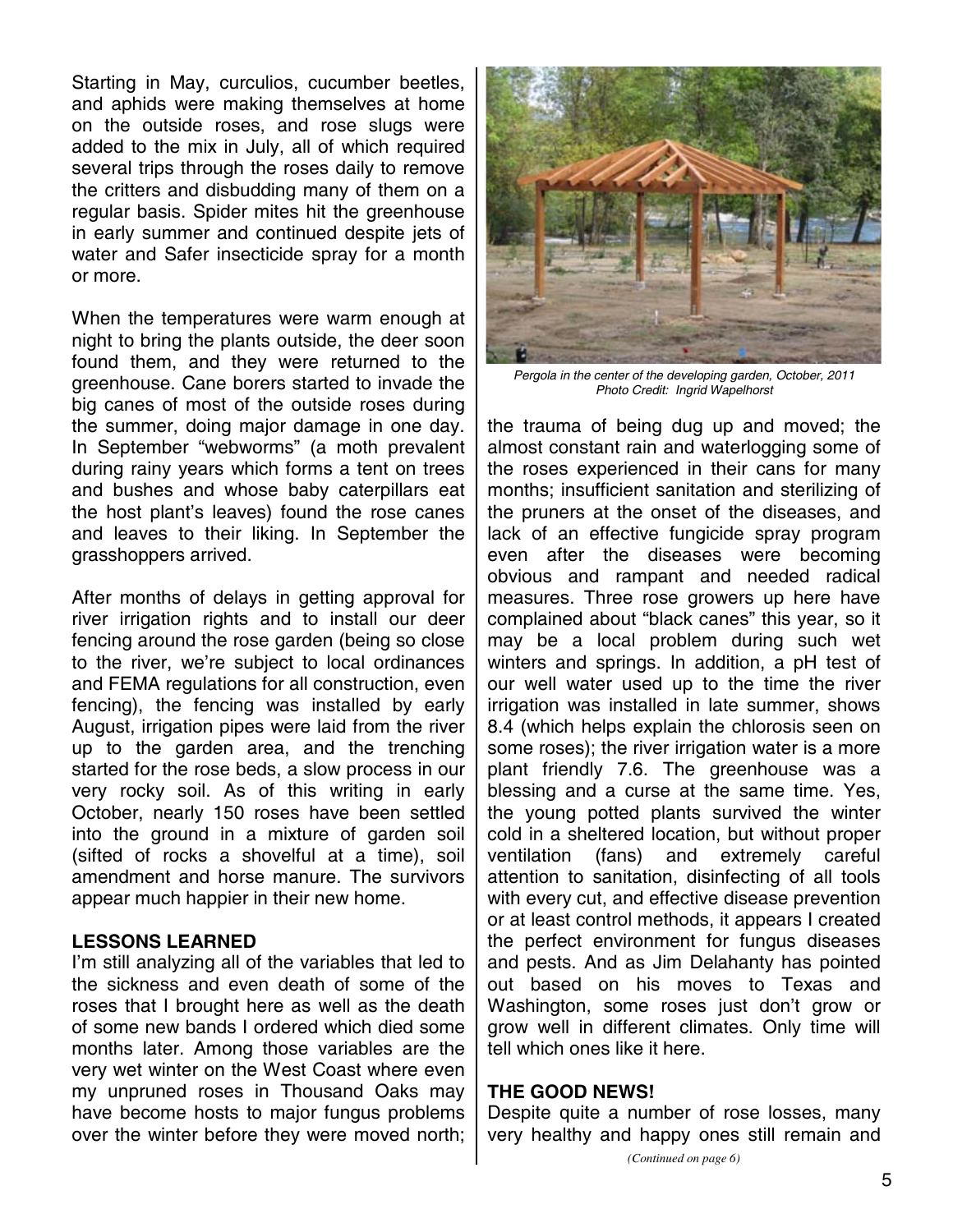are now in the ground. Our approval to use river water for irrigation allows us to use more water than we'll ever need for a ridiculously low annual fee plus electricity for the pump, which is relatively inexpensive up here. Jim has made the garden possible, taking care of everything from the irrigation and fencing requirements, truckloads of amendments, trenching with his tractor, hiring workers for the heavy labor, and even helping me plant each rose in the ground. It could never have been done without him. Meanwhile, I've been busy nursing along the survivors, ordering more roses to fill in spots left vacant by lost roses and finding the best locations for them in the garden. Tough job, but somebody's gotta do it.

#### **A LEARNING EXPERIENCE**

The biggest lesson I've learned is that growing roses in a new climate presents more challenges and that the old methods of growing roses in Southern California may not be sufficient in this new environment. Preventative steps may be needed in the future to avoid major fungus problems from getting a foothold in the garden, especially during very rainy years like this past one. Roses under extreme stress from a move may need a great deal of extra attention and TLC to make the transition, especially when kept in their cans for extended periods of time. Growing roses in greenhouse conditions is entirely different from growing roses outside and extra precautions need to be taken to insure their home does not become an breeding ground for fungus diseases and bugs. I don't regret trying to move so many roses to Southern Oregon since their chances of survival were nil if they'd been left behind. Today, however, I realize how one has to adapt to a new environment and to work with the roses based on the current conditions not on past knowledge. Finding the roses which are really happy here will take time, but, as always, it'll be part of the ongoing experiment I call gardening with roses.  $\blacksquare$ 



*The Garden in November* 

In the French Republican Calendar of the last decade in the  $18<sup>th</sup>$  century, the period between the fourth week of October and the third week of November was called Brumaire; brumaire referenced the fog which was characteristic of France at that time of the year. Brumaire thus corresponds to much of our November, a month of uncertain weather and capricious rose gods. Just before the last local rose show, there have been high winds of nearly 60 miles an hour, single digit humidity of 3 to 6 percent, and the promise of rain showers to complete the trifecta of pre-rose show horrors. For the rosarian November is the month of reflection and reaction.

Depending on what the weather provides the rose gardener must react to either too much rain or not enough. **Jeri Jennings in Camarillo** notes that the weather services are talking about La Nina conditions in the South Pacific which will result in drier winter weather, necessitating a constant watch to ensure that roses have enough water, especially those in containers because they can become desiccated in the space of hours.

**Dan Bifano in Santa Barbara** notes that many rosarians quit spraying for fungal diseases after the first of November because the activities of a sensible pruning program in January will kill those diseases that would appear in Spring. Some of the mildew and rust will occur because the warm days and cool nights are ideal for their reproduction. Some of it will be testimony to the genetic predispositions of some of the Hybrid Perpetuals and Bourbons. It is good to remember that some modern roses can also be especially susceptible to fungal diseases: 'Playboy' and 'Pierre de Ronsard' come to mind immediately.

**Bud Jones also in Santa Barbara** will not be adding any fertilizer to his rose bushes for the remainder of the year. While many rosarians believe that modern roses are programmed to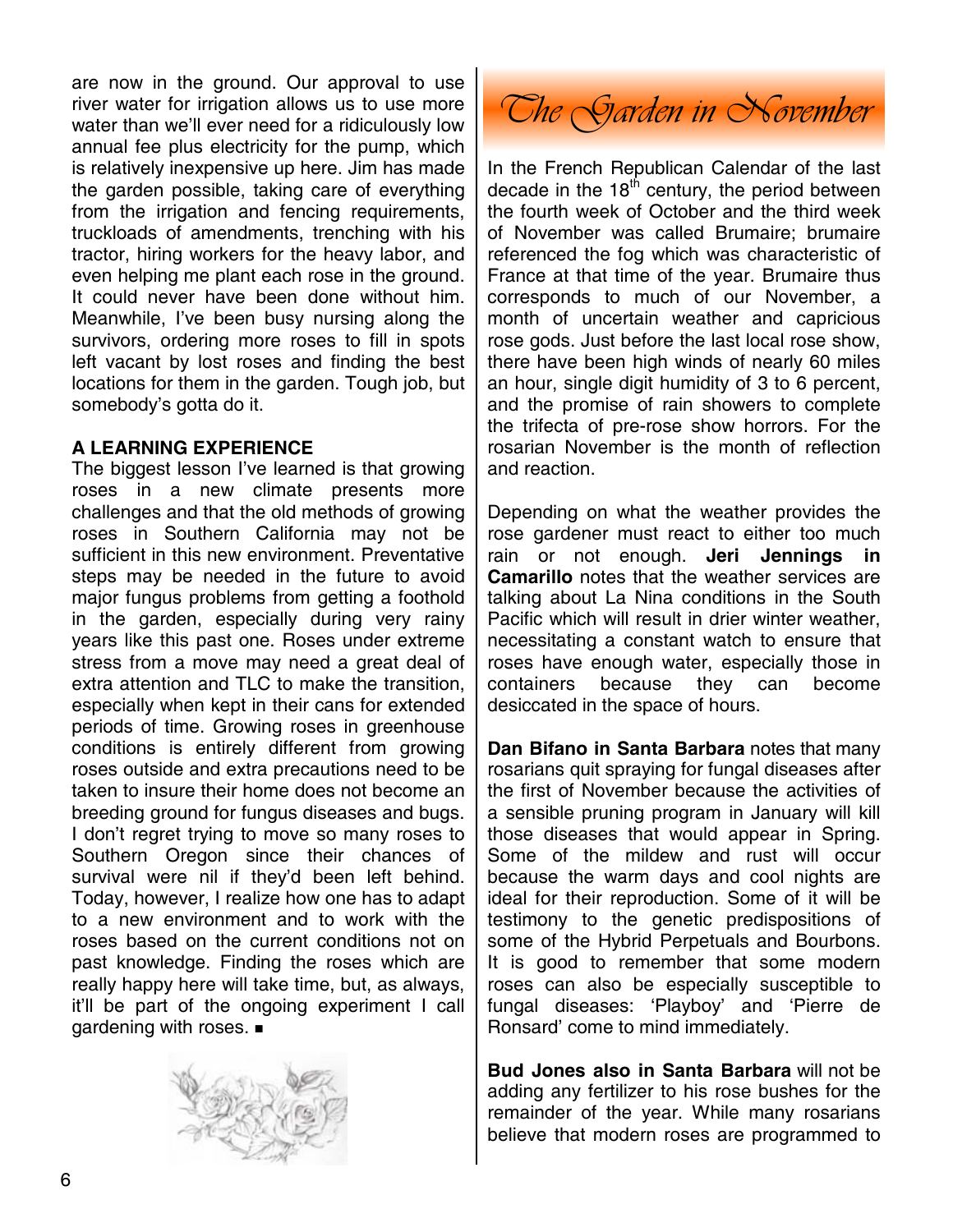bloom continuously without any particular rest period, others believe that there is value in encouraging the roses to go into semi-dormancy over the relatively mild winter months in southern California.



*Hips of rosa rugosa Photo Credit: Morn the Gorn* 

**Sandy Gaal in Santa Paula** plans to finish up her garden for the year before Thanksgiving, because the interstice between Thanksgiving and New Year's leaves almost no time for the garden. So she goes around in her garden making voluminous notes on a clipboard to ensure that the various tasks get done. Where rose hips form, she foregoes deadheading because she loves the look of rose hips in the garden. Her fall pruning program includes trees, topiaries, hedges, dahlias, and pathway clearing. Her November program also includes adding plants such as calendulas to the vegetable garden, some Jerusalem artichokes, Iceland poppies and a small bed of ranunculus. As in Sherman Oaks, the paperwhites are already blooming and providing powerful fragrance for the autumnal air.

**Dawn-Marie Johnson in Moorpark** spends November in the garden planning for additions to the garden, making an inventory of spaces in the garden for new plants, revising the master landscape plan, and photographing roses that need to be replaced or relocated. **Janet Sklar in Northridge** already has a list of plants to be removed from her garden, including a 27 year old 'Olympiad' that is down to one cane. 'Perfume Delight' rusts something fierce in its



*Dog Rose (rosa canina) hips Photo Credit: MPF* 

current location, so she is considering moving it to her mother's home where it might perform better. (Relocating roses frequently improves their performance. While I cannot grow 'Playboy' because of it propensity to rust, my friend five miles away in Toluca Lake has no programs with it whatsoever and does not spray for rust; I tell her it because the prevailing winds in Toluca Lake blow all the rust spores to North Hollywood.) Janet is also removing companion plants that are over fifty years old and overgrown. Her abutilon has become a tree. Something every gardener should consider is that the maturity of a garden changes not only sightlines, but the availability of sunlight and the competition for nutrients in the soil from adjoining trees or shrubs.

**Paddy Ruzella in Ventura** let October get away from her and she is planning to do in November what she didn't do last month; her tasks include rebuilding water basins for the roses, clearing away dead wood, and removing suckers. She also needs to locate a new hedge cutter because her former one retired.

*(Continued on page 8)*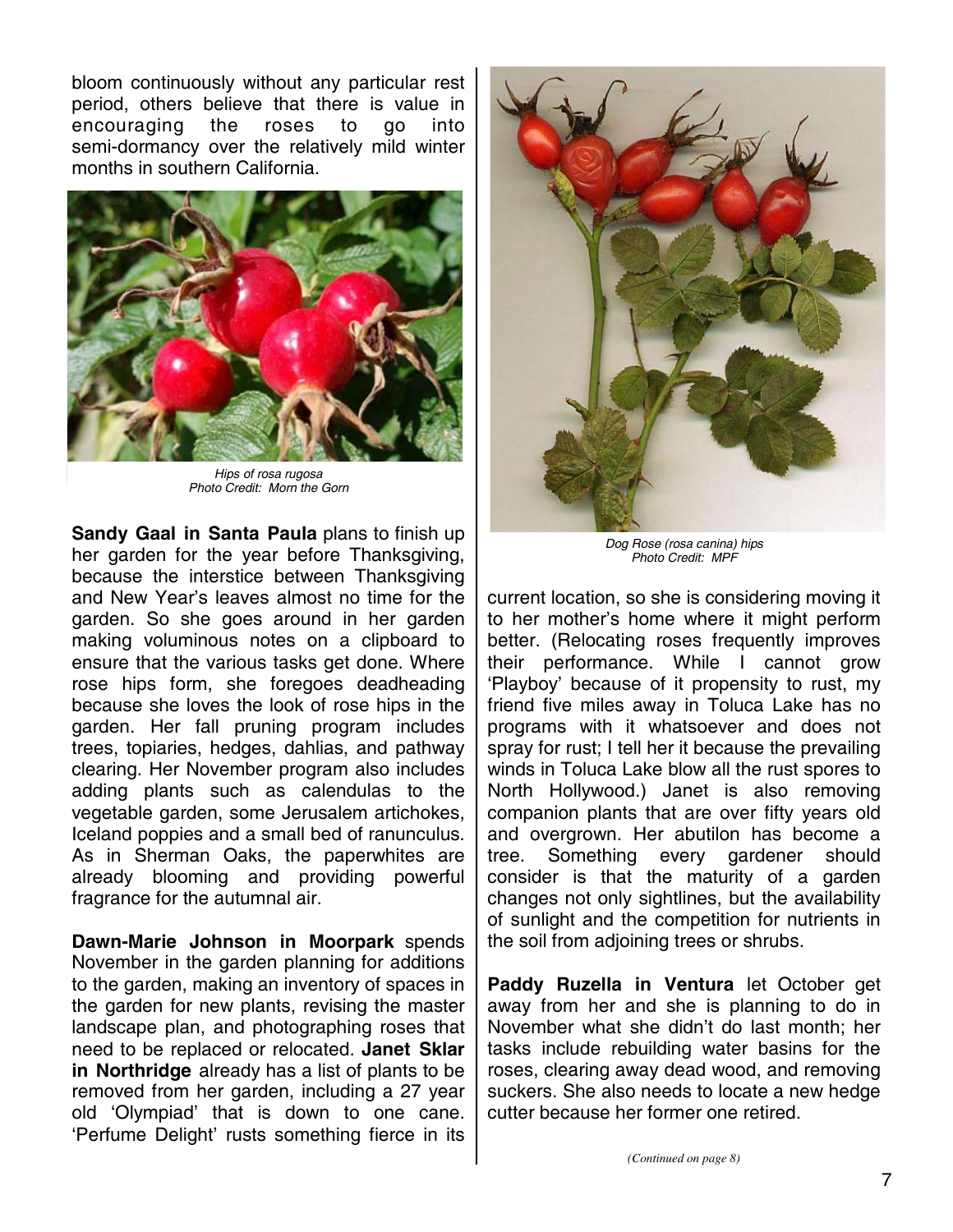**Jim Delahanty in Sherman Oaks** will use much of the November time watering, checking on the container plants, and updating the list of roses that appears on Helpmefind.com/roses. Every rose gardener should consider listing the contents of his or her rose garden on Helpmefind. Not only is it a resource for locating roses in public gardens, and those available at commercial nurseries, it maintains a list of roses in private gardens to supplement those that have disappeared from commerce. This can occur more quickly than you might think. 'Tiger Tail' an attractive orange and white striped floribunda, appeared in commerce in 1991; twenty years later no nursery carries the rose and it may be found in 8 private gardens, only two of which are outside of California.' 'Misty Dawn,' a pure white miniature, was introduced in 1979; thirty years later it is listed in only two gardens in the entire United States.

Of course, being southern California, it is a good bet that there will be rose blooms available to decorate holiday tables in both November and 'do-nothing' December.

*Meeting Our Consulting Rosarians: Epilogue…* 

# Paddy Ruzella

For over a year now we have been meeting the Consulting Rosarians of the Ventura County Rose Society and learning a little bit about their lives beyond that which we glean at VCRS meetings and events. The series officially ended with the interview of Jim Delahanty published in the September issue of "The Ventura Rose." However, there remain four other CR members who have moved away from the area or who no longer hold the title although they remain with us and are as busy as ever in the world of roses. So it is with pleasure that we follow the paths of Pat Moomey, Ingrid Wapelhorst and Jeri and Clay Jennings.

In February 2010 Pat Moomey and her husband, Keith, left the home they had



*Pat Moomey in her vegetable garden in Prescott, Arizona Photo Credit: Pat Moomey* 

renovated in Camarillo and went off to live in Prescott, Arizona. Earlier with Keith's retirement coming ever closer, the couple looked around and eventually purchased almost an acre of vacant land in Prescott. They drew up plans and work began on a brand new home of their own design. While she was with us at the VCRS, Pat clearly demonstrated that she is a very organized individual and so it is not surprising that she set up a schedule of things to be done. While the house was pretty much complete when the Moomeys moved in, Pat says "we are doing something every month" in the garden. "We have been here about 18 months. My goal is to be completed by the end of 2012." Although Pat does most of the actual planting and gardening Keith has already built her a shed, a greenhouse, raised beds for her vegetables and a cottage rose garden. So the new garden is a real team effort especially as there is a new dog in the household!

Prescott is a town of approximately 40,000 people set up in the mountains. The nearest large city is Phoenix, some two hours away. The Moomeys did have some friends in the Prescott area before they moved but they have also found the locals to be very friendly and helpful. Pat says "the local Rose Society closed a couple of years ago so I have joined the Alta Vista Garden Club. Three or four ladies enjoy roses and were members of the Rose Society. I have become the Program Chair and enjoy

*(Continued on page 9)*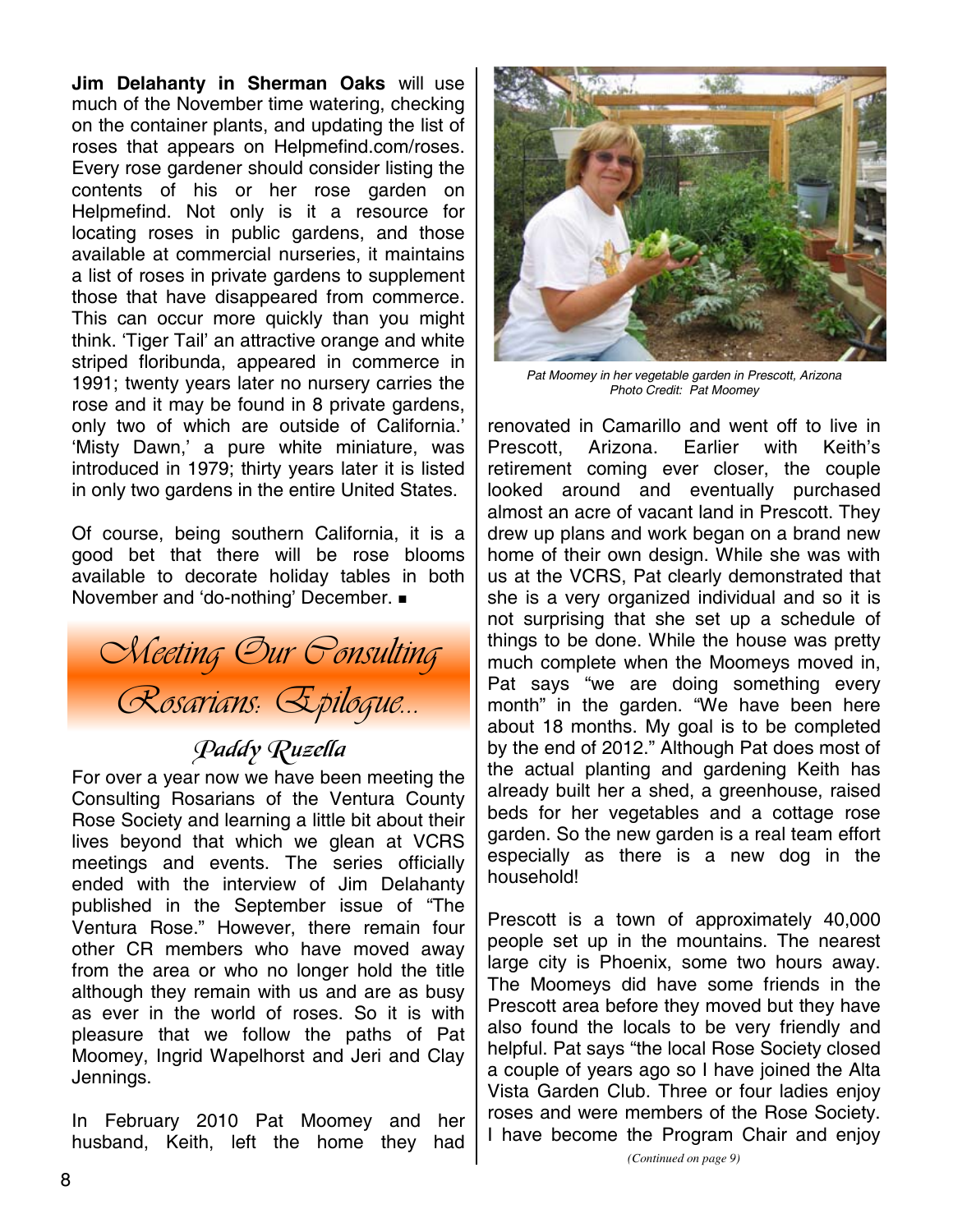searching out speakers and events in the area (for myself as well as the Club.) The Club does a lot of work in the community, such as projects at the local hospital, Habitat for Humanity, library beautification, etc. They are a great group." Pat says there are many retirees in Prescott, a lot of having come from California. Keith has also found and joined a breakfast group of men from law enforcement.



*Pat Moomey's Greenhouse in Arizona. Photo Credit: Pat Moomey* 

Pat goes on to say, "we have only 2 nurseries in town and one grower. Then we have the big box stores. One nursery has classes on Saturday mornings to answer questions about our challenges. Very informative." Pat could not resist taking 15 roses with her from Camarillo but she had the same luck as so many others and they all died! One of the biggest challenges in their new garden is the soil. Pat reports "we have the worst soil" so it must be amended extensively or the plants must be in pots. The greenhouse was built to try to overcome some of the long hard winters. Then there are hot summers averaging daily temperatures of 80 to 90 degrees. Plus there is more wildlife in Prescott than they experienced in Camarillo. Despite these challenges, however, Pat says they love their new home which they were able to design to suit themselves and they are extremely happy to have made the move as "it is a great fit for us."

**------------------ Late in 2010 Ingrid Wapelhorst and her husband, Jim, moved from Thousand Oaks to a small town on the Rogue River in Oregon. In her own words, Ingrid offers some thoughts on the move.** 

"We love our new home on 2.6 acres on the Rogue River in Shady Cove, Oregon, population 2,600, are adapting quickly to the seasons, and are gradually making new friends in this wonderfully varied "city" and getting a kick out of small-town politics but tactfully staying out of them! Our beautiful rural setting by the river is home to deer, geese, ducks, bald eagles, osprey, heron, red-tailed hawks, woodpeckers, swallows, and hummingbirds. Our latest project has been designing and building a rose garden on over a quarter acre of our barren property for approximately 200 roses, bulbs and perennials arranged in circles around a central 14-foot square pergola for climbing roses and clematis. Down the road 20 miles is Medford, population 75,000, with many big box stores and chain store outlets but only one retail nursery and the Grange Co-op, which offer a very limited selection of mostly Knockout and Iceberg roses; fortunately, Rogue Valley Roses is only 30 miles away. I do miss the very large rose selection and convenience of shopping at Otto's, Armstrong, Sperling, Green Thumb, Baron Brothers, and so many other nurseries within 25 miles from my home in Thousand Oaks as well many others within 60 miles, which I took for granted for so many years!

I hope to eventually join the local rose society which meets an hour away in Grants Pass to learn how to grow roses successfully in this new and somewhat challenging environment and to establish new rose-loving friends with whom I hope I can develop something close to the camaraderie that I so much enjoyed at the VCRS and am very much missing now. Despite the loss of personal interaction with our friends, the move has been a wonderfully exciting new adventure for us, and we're very much enjoying our new bucolic lifestyle and all it has to offer!"

-------------------------------

We are fortunate that Jeri and Clay Jennings have not moved out of state but are still very much with us in Camarillo and active members of the Ventura County Rose Society. However, during the last year they dropped their membership in the American Rose Society and

*(Continued on page 10)*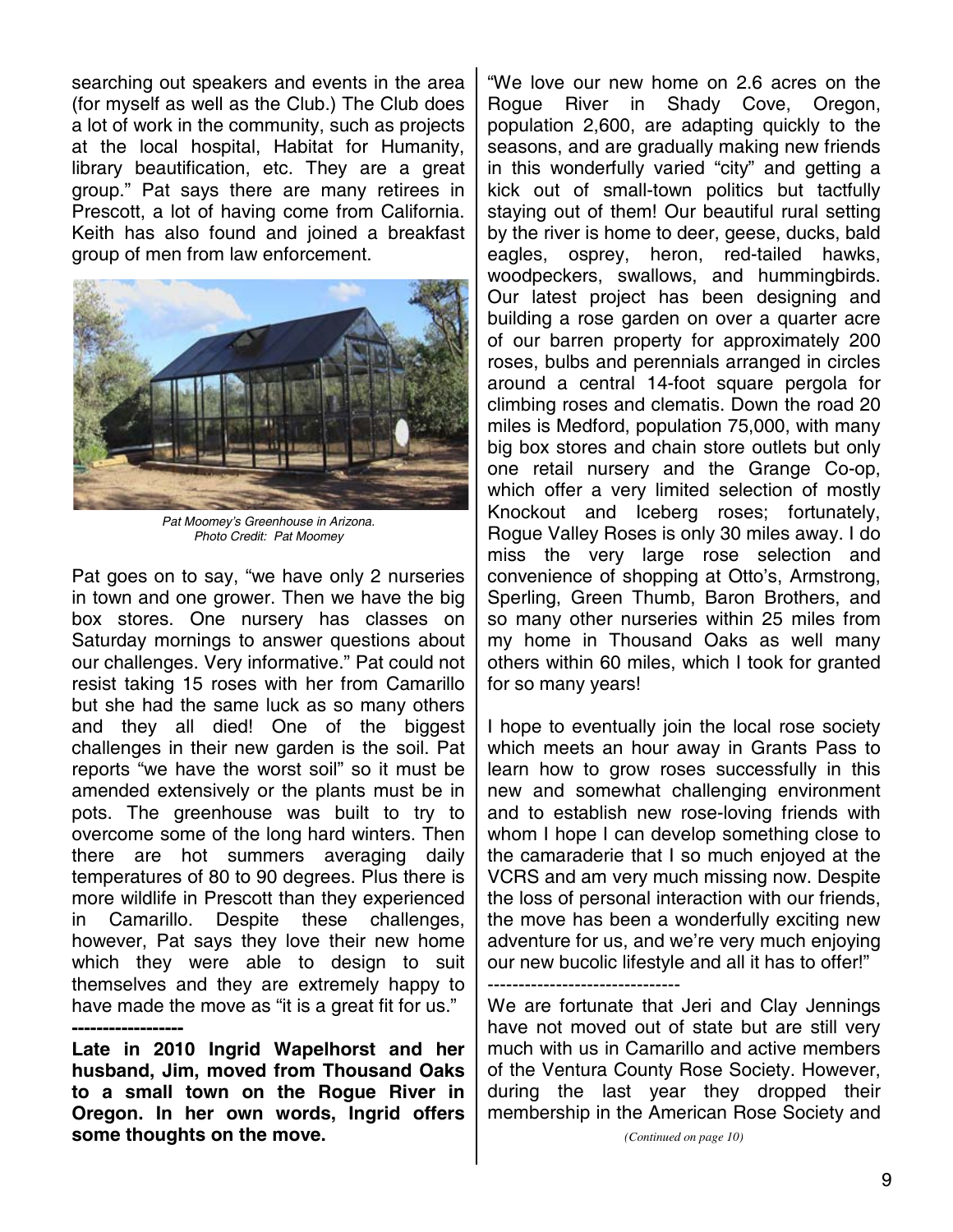are concentrating their efforts on the Heritage Rose Group. Since membership in the ARS is a requirement for the Consulting Rosarian designation, the Jennings no longer qualify. They are, however, as busy with roses now as they were when they became CRs in the early 1990's and later received the honor of being named Outstanding Consulting Rosarians in the Pacific Southwest District in 2002. Jeri and Clay founded the Gold Coast Chapter of the Heritage Rose Group some eight to ten years ago; since their interest in roses is predominantly in Old Garden Roses, this informal group of rosarians dedicated to the growing and preservation of Old Roses is a natural fit for them.

Before retirement, Clay worked as an engineer for the U.S. Navy finishing his career at Port Hueneme and Jeri worked principally as an advertising copywriter and commercial artist and freelanced action sports photography. They met at a dog show and the two halves soon became the whole that we know today as "the Jennings." Their involvement with dogs was their first common interest. Jeri writes, "We were introduced, by mutual friends, on the day Webster (Clay's Afghan Hound) became a Champion, and my boy Daemon went to his first show. We now no longer show our dogs in Conformation (the beauty pageant sort of dog show) but Clay shows them in Dog Agility competition." The current trio at the Jennings' home are long haired Dalmatians, Becket, Tika and Katie who came to them through the Waco, Texas, Humane Society and Second Chances Dalmation Rescue.

Jeri goes on to say, "Roses came a bit later. In 1986, I was working for a woman who bought a home built in 1920, which came with established rose beds. She wanted more roses – but 'only the highest-rated roses,' and in pursuit of which she assigned me to research roses. She was looking for Hybrid Tea Roses, but the more I learned, the more I was intrigued by Old Roses." This experience led to Jeri ordering three Old Roses for the Jennings' garden. She was somewhat startled when Clay then announced that he didn't even

like roses. He thought they were "ugly plants with bare bottoms that all look like they went to Military School."



*Jeri Jennings Family home in Adina, Texas Photo Credit: Jeri Jennings* 

Roses have always been in Jeri's life. Her grandfather's beloved stepmother grew roses at the Cain family home in Adina, Texas and Jeri says she grew up helping her grandmother deadhead her roses. In retrospect Jeri wishes she had stuck with the rose culture methods she learned from her grandmother as they best suit the Old Roses she and Clay now grow and propagate. It would, she says, have saved them a lot of heart ache as they worked their way through the trials and errors that have brought them to the level of expert rosarians they are today.

In one of the strange coincidences of life when Jeri and Clay began joining Rose Societies, they discovered that Bartje Miller who years earlier had mentored Jeri in dog obedience was also a Consulting Rosarian. Bartje, along with the CRs and non CR rosarians they met all helped in the learning process. Another major influence in their rose life was Bob Edberg. In those days he was operating "Limberlost Roses" in the San Fernando Valley and "he knew reams about Old Roses – moreover, he knew our area. He broke it to us gently (but repeatedly) that we had started out with the wrong Old Roses for our conditions. He urged us to plant 'Evergreen' roses (Tea Roses, China Roses, Noisette Roses, and a

*<sup>(</sup>Continued on page 11)*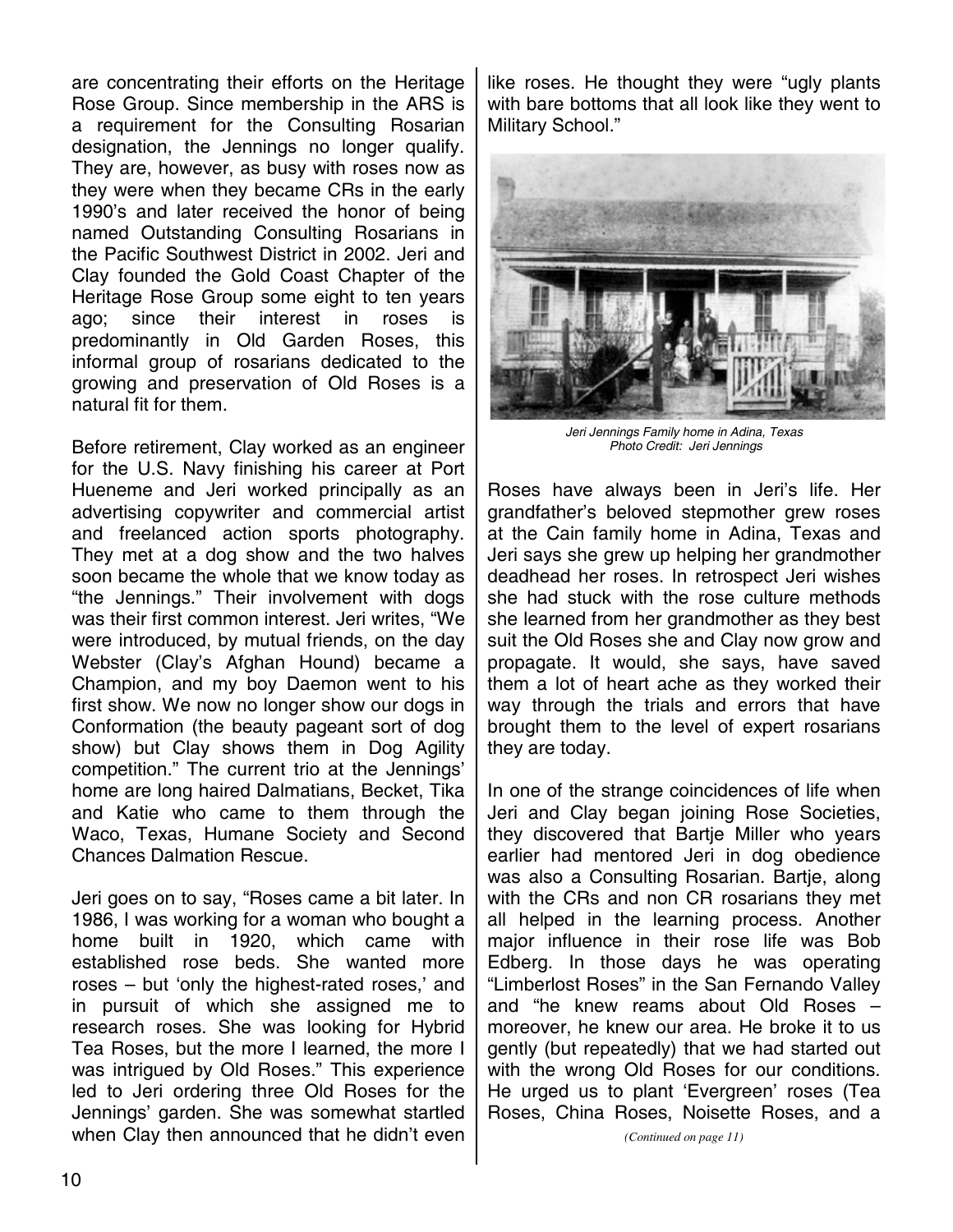scant handful of Hybrid Perpetuals and early Hybrid Teas.)" Many rose adventures later it is still these roses that the Jennings favor. Why Old Roses rather than Modern Roses? Jeri writes, "I love them for their variety and informality in the garden. There are no rigidly-upright, bare-bottomed plants here. I love them for their many flower forms, and soft colors, and the wide range of their fragrances. I love them for their ability to withstand disease, and drought, and neglect, and still thrive. I probably love them most for their continuing connection to human history. When I touch a rose that has lived for hundreds of years, I'm touching a piece of a plant that watched all the intervening history roll by, and that is special to me."



*"China from Adina" Photo Credit: Jeri Jennings* 

History and preservation feature strongly in the Jennings love affair with roses. They have traveled many miles in their motor home visiting old cemeteries where they knew they would find Old Roses – "rose rustling" it is sometimes called – taking small clippings from roses that have all but disappeared from today's world of roses. One of their early trips involved a visit to Jeri's ancestral home in Adina, Texas. Although the roses grown by her grandfather's stepmother were all gone they found one rose bush flourishing near the family gravesites in a small cemetery nearby. The clippings they took rooted and "The China from Adina" now grows in their Camarillo garden and returned to family still resident in Texas.



*Paul Barden's 'Jeri Jennings,' a Hybrid Musk Photo Credit: Jeri Jennings* 

Over the years the Jennings have "been involved in the creation of public rose gardens, given countless talks on various rose topics, written articles, and stood ready to assist people with rose questions." Their accomplishments and adventures go far beyond the boundaries of this article but suffice it to say that when a talented breeder, Paul Barden, names a lovely yellow rose "Jeri Jennings" we know we are indeed fortunate to have this active couple as members of the Ventura County Rose Society.

-----------------------------------

Finally, all that remains to be said is a huge thank you to all who have contributed so willingly and ably to this series. It has been an honor and a delight to have these busy people open their gardens and themselves to us in a way that leaves us knowing that they too have had their ups and downs with their roses but by persevering they prevailed. By taking that extra step in their progress as rosarians and becoming CR's they have demonstrated their willingness to help others and it is now up to us to take advantage of that generous gift.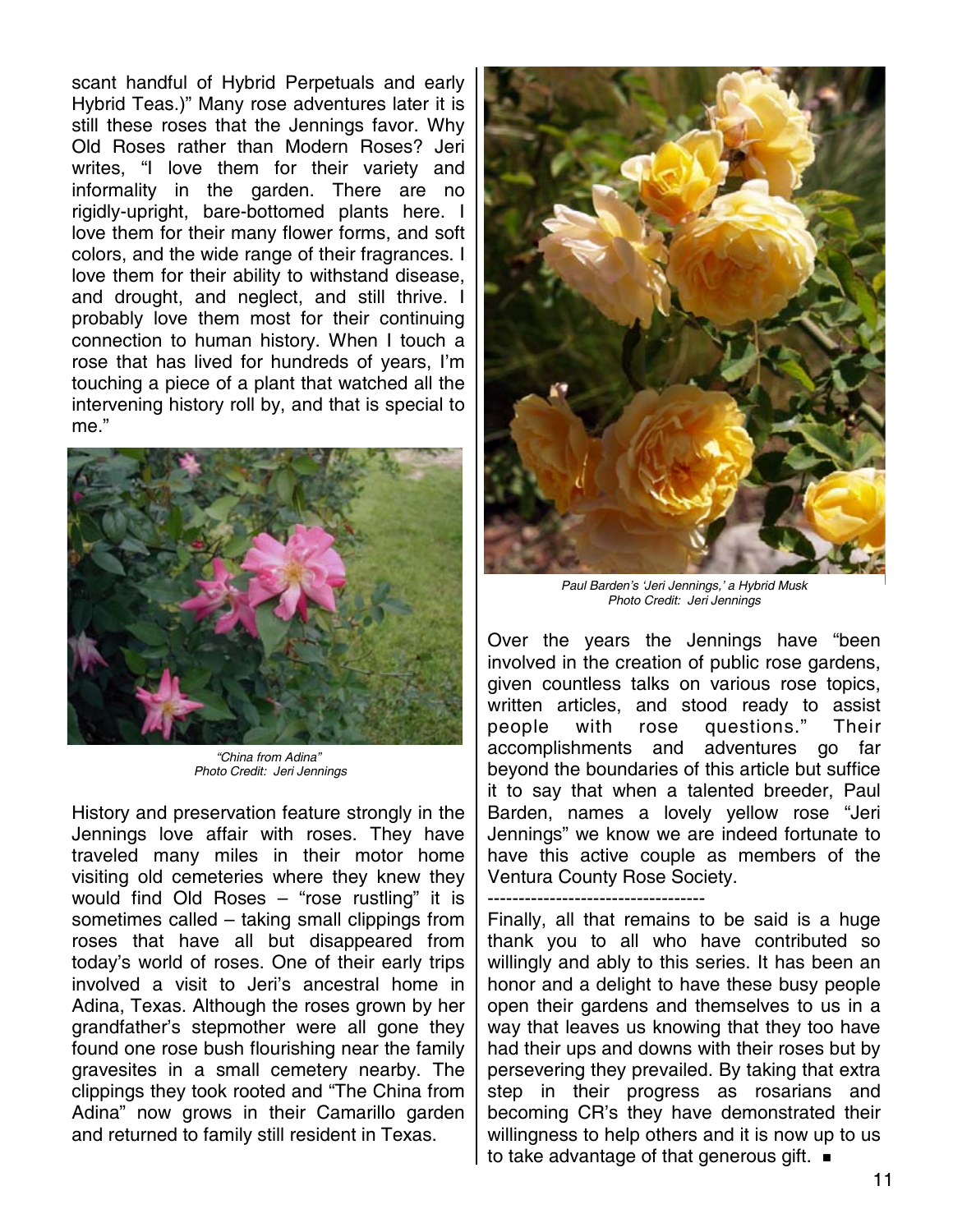

# Barbara Osterberg

Well, it's the end of the year and I'm about to write my last newsletter article. I want to tell you how much fun it's been sharing my conundrums. I can't believe my first article was written in 2005, and I remember how nervous I was to pour my heart into an article fearing the judgment of all of you. Thank you for your kind words, for letting me visit your homes and for reading my pithy comments about rose gardening in general. We all love our gardens but walk a slightly different path with our observances, pleasures and rewards.

I came across an article I wrote about Gregg Lowery, and the exhilaration we felt when he advised us not to prune. Some of your responses indicated that you weren't too keen on his methods, nor was I, after attempting to "not prune". Some of us tried his techniques, thinking that the time and effort would free us for other gardening diversions, but we soon found out that denuding our branches was a whole lot more work than we expected. The roses continued to remind us that even if their leaves were gone, this didn't stop them from growing and they became aggressive in using their devious canes to poke and scratch. His story telling of "Found Old Garden Roses" was a hit with me. I love old garden roses, their history and especially how he helped save them.

What about the Magic Rose? Did anyone attempt origami, and provide blooms to shut-ins? Nothing compares to the "real" rose bud, of course, but trying it was fun and a bit of a challenge and a great diversion during the winter months.

I look back at the pictures that I've taken of your gardens and realized the wonderful friendships that have developed through the years, and it gives me much pleasure. Many of



*Barbara's Magic Rose Photo Credit: Barbara/Ken Osterberg* 

you grow more than roses; you also grow succulents as does Evelyn Tidwell. Nell August grows a Christmas type cactus flower; she shared cuttings which are growing nicely in my yard. I will not forget the beautiful quote from Sue Rosecrans, when we were enjoying one of her roses: "This rose is like an aging person, still lovely, pretty, but different".

Remember Baldo Villegas, website www.sactrose.org ,and his "cute" bugs? He offered a different perspective on bugs. I gleaned so much information that I took that information to work, in the form of a presentation about chemicals and sprays, to try to convince others to let the good bugs live and let something else eat the bad bugs and to rethink using chemicals in their homes.

Dee Lyon, from the Conejo Valley Audubon Society, urged us to remember our feathered friends and to add plants to our gardens that the birds can live and hide amongst, www.laspilitas.com. Her website promotes growing native plants with lovely pictures of birds and butterflies. She reminds us that California Native Plants look beautiful nestled amongst our roses and provide support and sometimes a bit of color when the rose is "resting".

And we can't forget about the article I *(Continued on page 13)*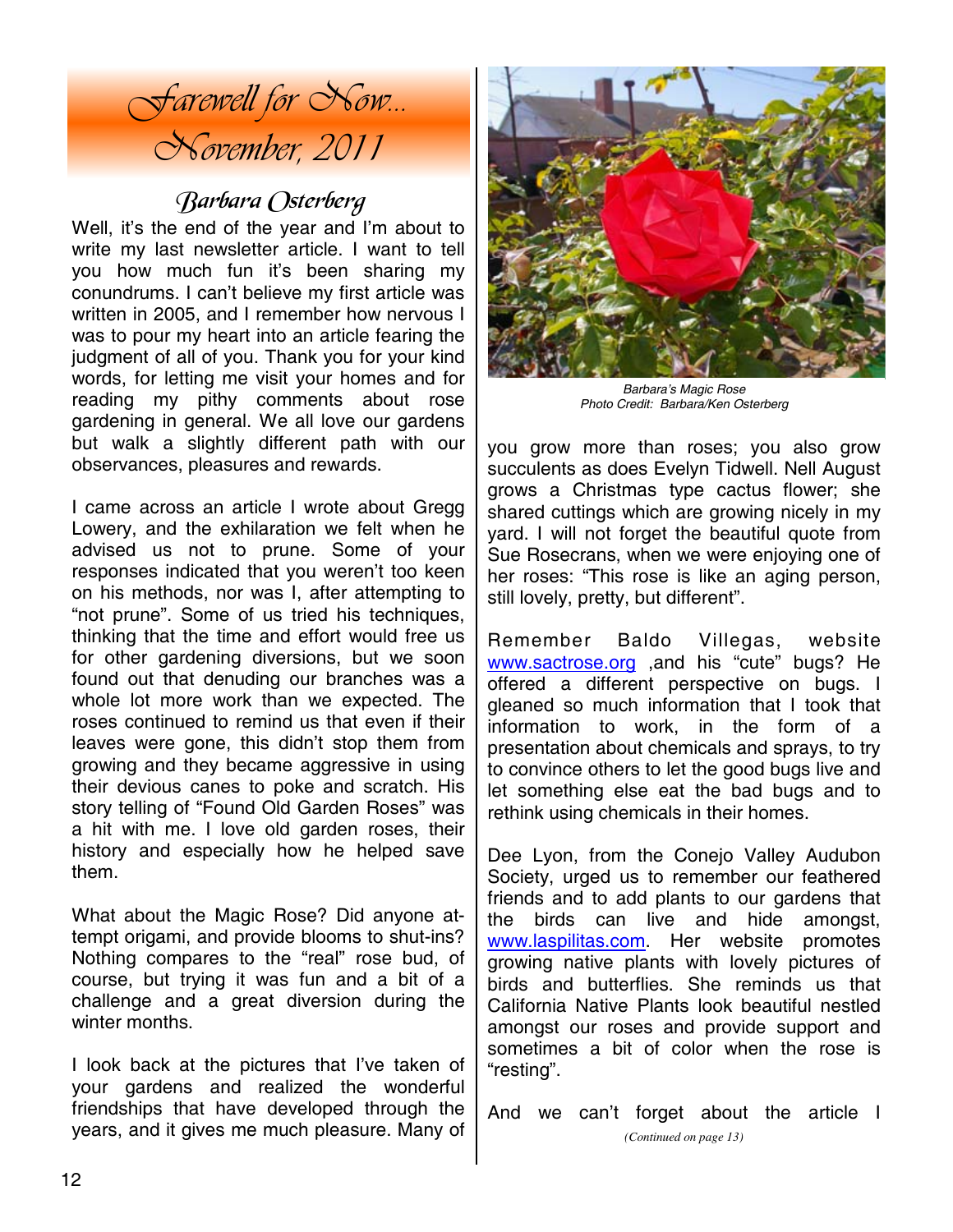attempted regarding Disney Landscaping. This was probably the most difficult article I've ever written. One would think that the gardeners at Disneyland would want to share their information; not so. I learned all about Houdini and the Secrets to Happiness, but nothing about the planting and upkeep of the Disney landscape.

Dare I mention Rose Celebrations and the awesome auctions? What a trip these functions provided. To write about them afterwards brought back so many wishful desires, such as wanting to keep all the roses I was baby-sitting. Caring for them during the months before the auction resulted in an attachment to the roses and an empty pocket book at the end of the auction.

My research for articles required me to read books. (Don't forget our library which has a super selection of books to ingratiate you to the garden rose.) Pictures are nice, but history with text and pictures is even better. Don't we get a better appreciation of our roses, knowing their heritage? Take for example, the Romans who liked to wear a crown of roses to cover their balding heads.

Think about the 'American Beauty' Rose that became the "sweetheart" rose of the country and to find out it is difficult and feisty to grow. Actually this rose was French. It fared poorly in France and England. It needs a mild climate. It proved difficult to grow, even in a greenhouse. It demands special soils and temperatures. To bring the blooms to perfection, the grower had to pinch the flower buds until the bush had gathered sufficient strength for its single display. Even if everything were perfect, the bush might yield no more than six or seven perfect blooms in a season, and then it would die. Does anyone have it in their garden?

One of the most interesting chapters in 'In Search of Lost Roses' by Thomas Christopher is titled "Black Gardeners". Thomas Christopher had been trying, unsuccessfully, to interview the black gardeners who took cuttings and passed them down through the ages, thus promoting the continuation of old roses. He thought that the story of these women had to be the most remarkable of the old rose revival. They guarded the roses through a time when almost no one else cared, and very many of the cultivars survived through their efforts. He had questions: Why did these women show such an appreciation of the old roses? Where had they gotten their roses and how did they propagate them and why chose the particular cultivars? Did they trade them among themselves? What did they see in these flowers that they cherished when the rest of the country was rooting them out? These are very good questions indeed, unfortunately, these gardeners were not anxious to share their information. He did find one old gardener that learned from his mother; she put rooted cuttings under fruit jars. She declined to be interviewed.

May you have many productive garden days ahead of you and enjoy the fruits of your labor. Each day is a new day and each day brings a new surprise.

*Editor's note: Barbara has been recognized by the American Rose Society with multiple Awards of Merit for her articles.*



The best rose-bush, after all, is not that which has the fewest thorns, but that which bears the finest roses.

> Henry Van Dyke (1853-1933), American essayist, poet, and clergyman

#### **Birthdays:**

November 17: Jeri Jennings November 22: Elaine Gill November 30: Dawn-Marie Johnson December 3: Hetty Shurtleff December 13: Taylor Swift: (21) December 14: Nostradamus: (507) December 18: Janet Sklar; Dr. Ken Kerr

*(Continued on page 14)*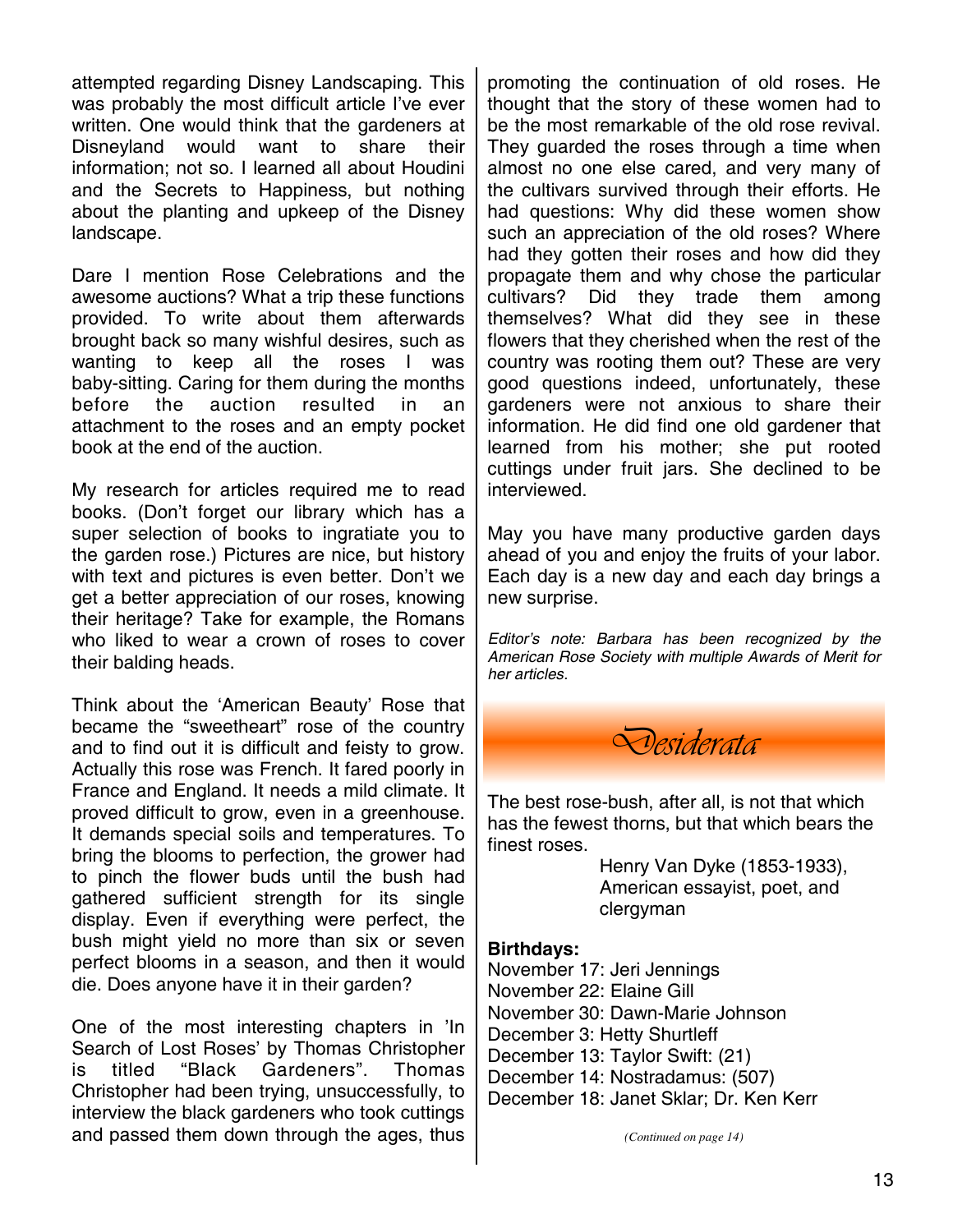## **In DECEMBER: The VCRS Holiday Party:**

**The meeting will take place on Thursday, December 15, 2011 at the Ventura County Educational Conference Center, 5100 Adolfo Rd., in Camarillo, starting at 6:00 p.m.** The Bylaws provide that the Installation of Officers shall occur at this meeting. Tradition provides that awards, hospitality and gift exchanges also occur at this meeting. This year the program will include the awarding of the Bronze Honor Medal to Janet Sklar. And the naming of 3 recipients of \$50 gift certificates for the 'Attas.'

**Hospitality:** Hospitality is under the guidance of Paddy Ruzella. If your last name begins with the letters A through L, please bring a dessert. If your last name begins with the letters M through Z, please bring a salad. Beverages will be provided as usual.

**Gifts:** Some people refer to the gift giving program as 'Zombie gift-giving.' Everyone is invited to bring a small wrapped gift of about \$15 in value. These will be distributed by a number. However, under rules devised by a sadist, gifts may be confiscated by a higher number winner. Only one or two people really understand the rules; Jane Delahanty is one of them.

**This is the only purely social monthly meeting of the VCRS year.** Come help celebrate our successes and initiatives and enjoy each other's company.

## **Thought for the Month:**

**OPTIMIST: "**A rosarian who saves catalog pictures to compare them with the flowers next spring." Ralph Moore in the 'American Rose,' December 1990.

### **Dues are Due!**

**Technically, all dues are payable on the first day of each calendar year. However, the By-laws sensibly provide for a grace period extending through mid-March. The cut-off date this year is March 15, 2012; after that date no more newsletters will be sent. If you joined the society after October 1, 2011, your dues are considered to be paid**  **through calendar year 2012. If you are a trial member, now is the time to become a permanent member. A really good time to do that is at the Holiday Party on December**   $15^{th}$ .

**Otherwise, if you have not paid your dues for Calendar year 2012, please send a \$20.00 check payable to the VCRS to the following address:** 

> **Earl Holst, VCRS Treasurer, P. O .Box 102 Agoura Hills, CA 91376**

**Question of the Month: What is the difference between soft and hard wood cuttings?** The answer comes from Kim Rupert, plantsman, propagator, and hybridizer: Soft wood cuttings are those which grew and flowered this year and are taken for propagation. These are the ones which require either misting or covering with plastic or glass to prevent them from drying out and collapsing because they are "soft". Think the stem from which a flower has just shattered. Soft wood is what many harvest for rooting spring through fall and more often roots in a matter of weeks due to their more active growth state and higher levels of hormones. Hard wood cuttings are those which either flowered last year and from which no new growth has yet been produced, or the wood from which this year's flowering stems have grown. Usually, hard wood cuttings are taken without foliage and they generally require months to callus and form roots. They are the ones more often harvested and struck under the mother plant, either in the open or under a jar. Hard wood has more stored nutrients which would usually be used to bring the plant into the large rush of growth in spring.

### **January Pruning Demonstration:**

The Ventura County Rose Society and the Gold Coast Heritage Rose Society will conduct a jointly sponsored Rose Pruning Demonstration on January 14, 2012, at the Stagecoach Inn Museum Rose Garden at 51 North Ventu Park Road in Newbury Park, CA

*(Continued on page 15)*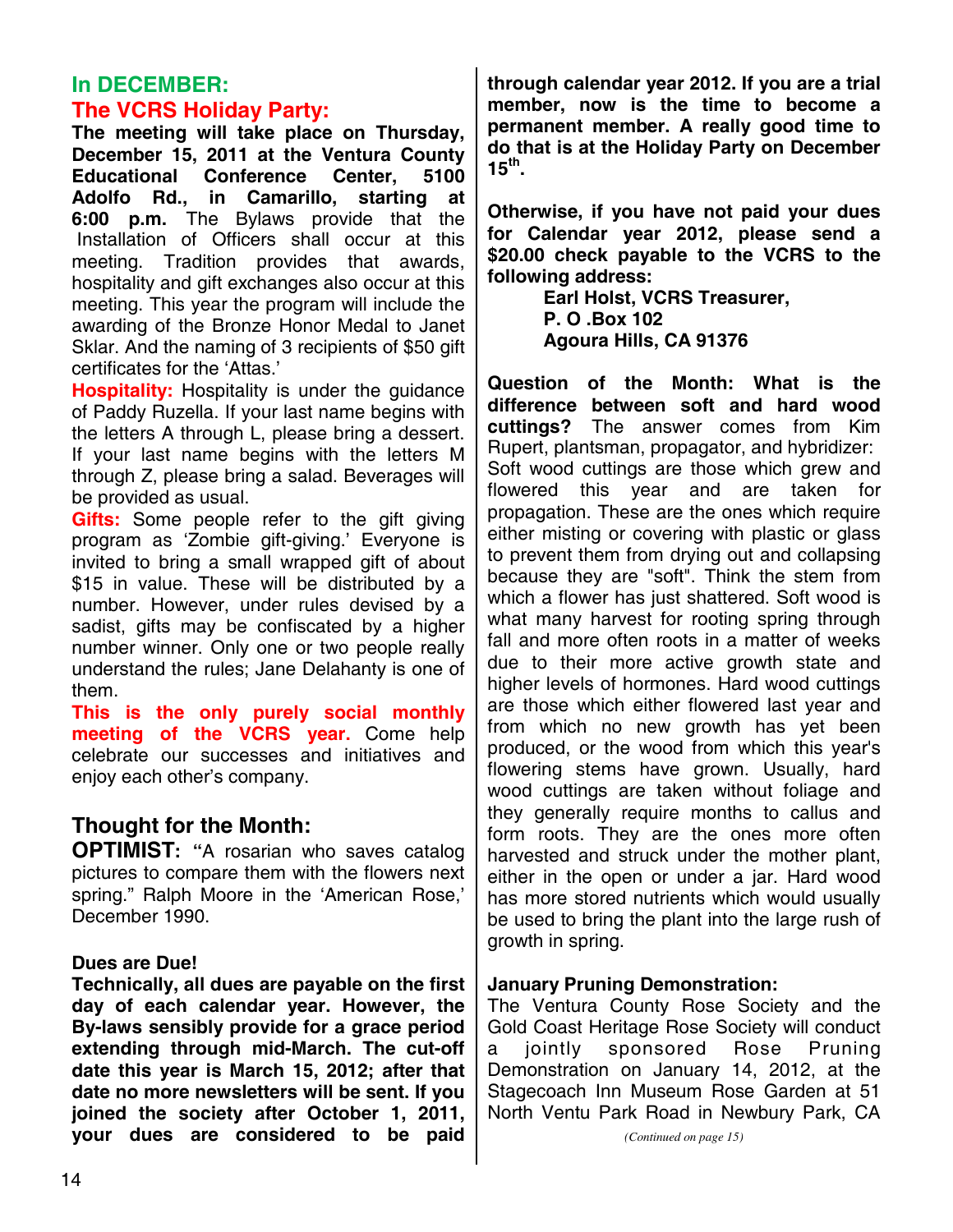beginning at 9:00 a.m. In the past this demonstration has been advertised solely as an Old Garden Rose pruning demonstration. In recognition that at least half of the people who attend expect a pruning demonstration of modern roses, the two societies have accommodated this anomaly by offering the pruning demonstration for Old Garden Roses to start at 9:00 a.m and the Modern Rose Demonstration to commence at 10:30 a.m. Thus, the two sections will run serially rather than concurrently.

Jim Delahanty, President of the Ventura County Rose Society will provide the Introduction to Pruning and the sections on China Roses and polyanthas. Jeri Jennings, the founder of the Gold Coast Heritage Rose Group will discuss the rest of the Old Garden roses in the Stagecoach Inn Museum Rose Garden with an emphasis on the Teas and Noisettes. Clay Jennings, co-founder of the Gold Coast group, will show how to handle climbers. Dawn-Marie Johnson, the VCRS Chair of Consulting Rosarians will commence the demonstration of modern rose pruning at 10:30 and will conclude about 11:30 in the morning.

There will be a few roses for sale at the entrance to the parking lot, including several rooted cuttings of "Winecup," a "Found" rose from Texas (this rose is also known as 'Purpurea').

## **VCRS 2011 Consulting Rosarian Report: Dawn-Marie Johnson**

2011 certainly was a good year to share our love of roses. We started our Community outreach programs this year in April with our VCRS 'Good to Grow' Roses for Ventura County booth at Otto and Sons in Fillmore. In August we talked roses and shared arrangements with old and new friends at the Ventura County Fair and finished with a fantastic Celebration of Roses Event on September 24<sup>th</sup>.

As we look forward to thoughts of Spring Roses, please remember to keep our 'VCRS

Business cards' with you when you visit our local Garden Centers. When you are at the Nursery, offer a few cards to the staff and remind them that if they meet anyone with rose questions, to offer them a VCRS card. Also, as Bill Donaldson reminded us at the September monthly meeting, remember to keep a few cards with you – you never know when an opportunity to 'Talk Roses' may happen and the cards are especially handy at the centers during bare root season in December and January!

I am always looking for new ideas and venues for our community outreach programs. I am considering a May Spring/Mother's Day event at a local shopping Mall….Would appreciate your thoughts on this idea and if you have any new ideas, please let me know.

I would like to personally thank all of you for the enthusiasm, hard work and beautiful roses you contributed to our various community outreach programs….it has been a pleasure working with all of you.

### **Change. 'The old order changeth, yielding place to the new.'**

One of the few memories I have of my high school days is being required to memorize lines from 'Idylls of the King,' an epic poem by Alfred, Lord Tennyson. One of those lines appears above. Like so much of my education, it was wasted on me at the time and my appreciation of its wisdom waited some half century plus. As it happens, it applies perfectly to the metamorphoses of the "Ventura Rose.' As the editor of this newsletter for the last half dozen years, I have been unbelievably lucky in the caliber of the people who wrote for this newsletter. Last year we had the extraordinary circumstances of five different writers for this publication being awarded American Rose Society (ARS) Awards of Merit, a recognition that the articles were of the highest quality and excellence. Unless you are a reader of dozens of local society newsletters, you cannot recognize how unusual this is. Suffice to say,

*(Continued on page 16)*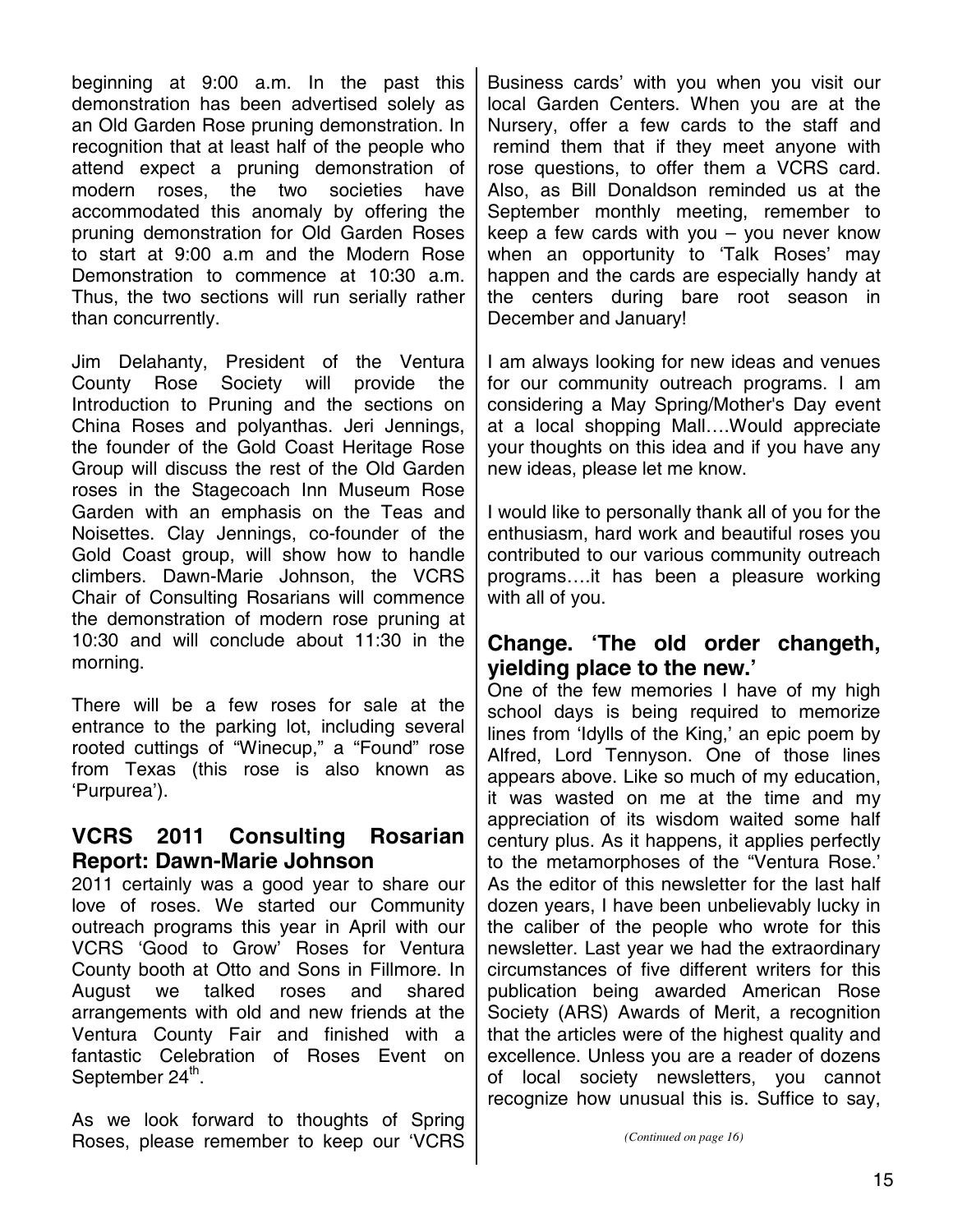we have all been fortunate to be the recipient of those talents. And it has been a good run with the team of writers, proofreaders and editors joined together in this enterprise.

We have also been lucky to have Patrick Delahanty to composite and arrange the items sent to him into a readable and attractive format. He has done this not only for the newsletter, but for the Rose Auction catalogs of the past few years as well. It will give some indication of the talent at hand when I indicate that the last Auction Rose Catalog ran some 30,000 words with over two hundred pictures.

However, this happy state of affairs has come to an end. Before it does, words of thanks should be extended to the staff of writers including but not limited to Barbara Osterberg, Paddy Ruzella, Ingrid Wapelhorst, Lynette Buchanan-Roth, Janet Sklar, Dawn-Marie Johnson, and Jeri Jennings. I could expand on the particular contributions of each one, but then this note would become a tome. One of the strangest aspects of life is that while you are living in a Golden Age of anything, you don't know it until it is over.

The next issue of the 'Ventura Rose' will be a scaled down version, roughly a third of its current size. Partially, this is because the writers have decided to move on, as has the editor and publisher. Partially, this is because I have written 'The Garden in Month x' lyrically, satirically, and incoherently and need a break from that duty. And partially because it is time to re-think the role and the utility of the newsletter. We have supplemented the newsletter with increasing use of the website (www.venturarose.org) and the monthly (and intermittent) emails and will continue to do so.

Thank you for your readership. See you in another guise in Janaury.

Jim Delahanty, editor, 'Ventura Rose'